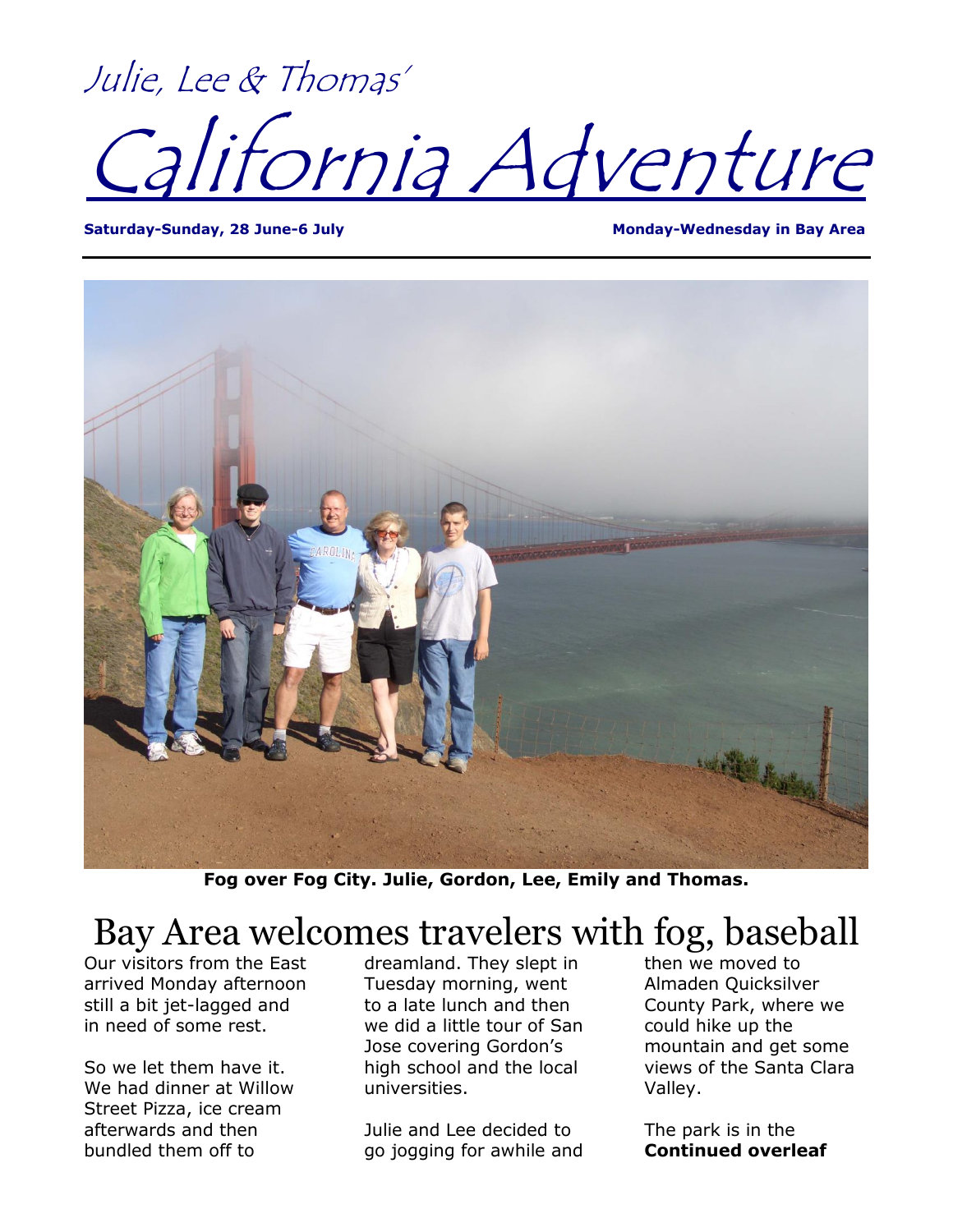## Bay Area welcomes travelers with fog, baseball

## **Continued from previous page**

mountains five few miles south of our house. The trails go through the mercury mining area of New Almaden where novelist Wallace Stegner, whose father was a mining engineer, spent some of his early years. Stegner later wrote about this area in *Angle of Repose.*

Even though we had three cameras among us, we managed to forget all three, so we have nothing to show you of our thousand-foot climb. Still, we had a great seafood dinner Tuesday night.

Wednesday we went to San Francisco to see some sights and take in a Giants-Chicago Cubs baseball game at AT&T Park. We enjoyed the game as much as you can when the home team, trailing 6- 5 in the bottom of the ninth, gets a twoout triple and then the next batter takes a called strike three. The post-game fireworks were hidden by the fog. **Christopher Columbus' statue at Coit** 



**Tower in San Francisco.**



**Bring your stadium blanket – an evening of San Francisco baseball in July.**